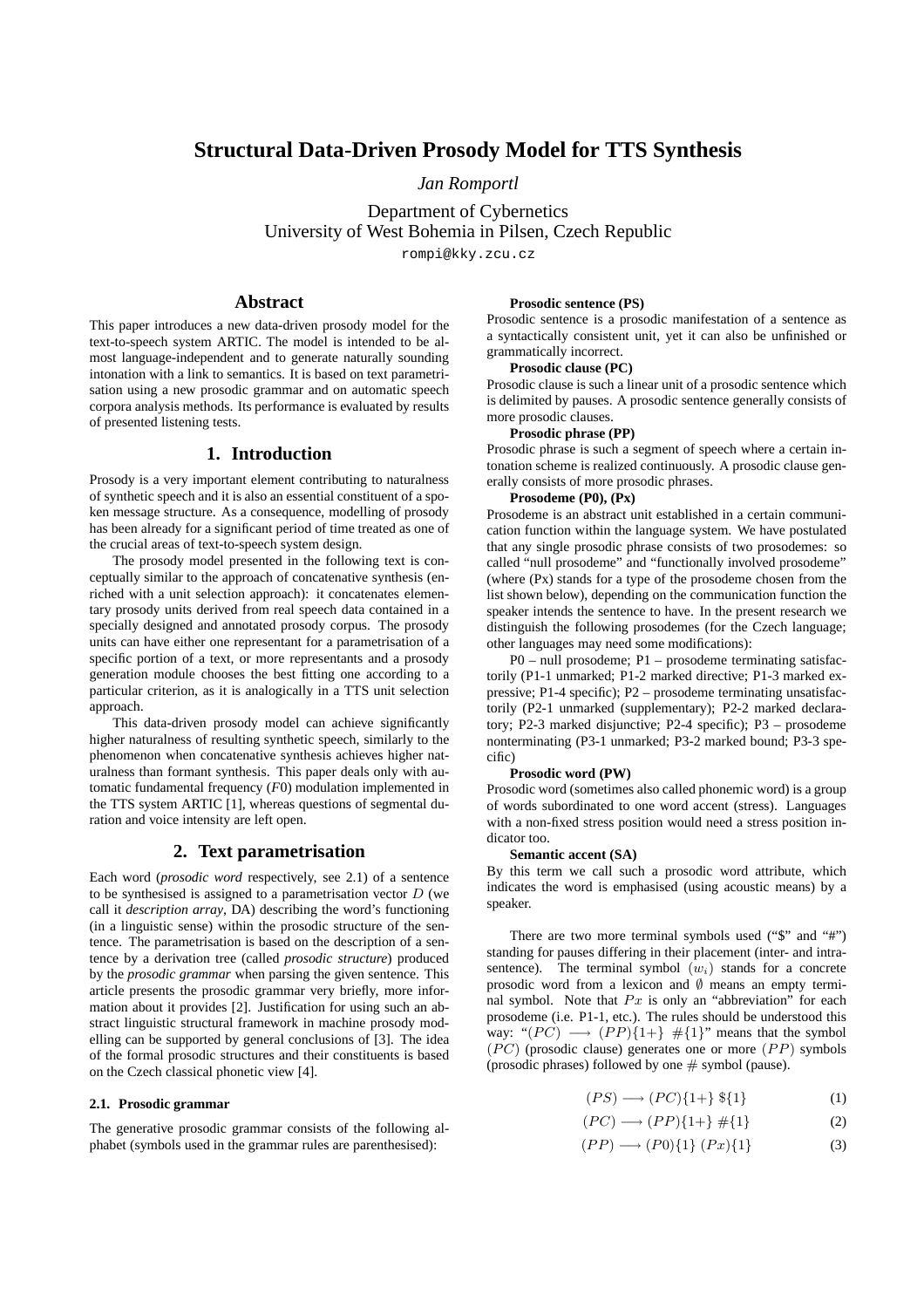$$
(P0) \longrightarrow \emptyset \tag{4}
$$

$$
(P0) \longrightarrow (PW)\{1+\} \tag{5}
$$

$$
(Px) \longrightarrow (PW)\{1\} \tag{6}
$$

$$
(Px) \longrightarrow (SA){1} (PW){1}+ \tag{7}
$$

$$
(PW) \longrightarrow (w_i)\{1+\} \tag{8}
$$

The grammar can be transformed into the Chomsky's normal form suitable for machine processing, yet the "intuitive" form shown above is more explanatory. Again, [2] explains what these rules mean in their relation to the language system.

### **2.2. Description function**

Let  $P<sub>S</sub>$  be a prosodic structure (i.e. derivation tree produced by the prosodic grammar) of a given sentence S. Let  $P_{NS}$  be a set of all nodes of  $P<sub>S</sub>$ . For each node we can distinguish its type (e.g. (PS), (PP), etc.), type of its left and right neighbour (if there are any), the number of its neighbours, the number of its left neighbours (i.e. actually the index of the current node within its neighbours) and the link to its parent. From the theoretical point of view each node can be uniquely described (i.e. parametrised) by the *description function*,

$$
\mathfrak{D}: P_{NS} \to \mathcal{D} \tag{9}
$$

where  $\mathcal{D} = P_{NS} \times P_{NS} \times N \times N \times \mathcal{D}$  and N is the class of natural numbers. The recursion of this function is not a problem because all possible parsed trees are finite, although from the theoretical point of view we obtain an infinite-dimensional space. For each node  $M \in P_{NS}$  we can determine

$$
\mathfrak{D}(M) = (l_M, r_M, i_M, n_M, \mathfrak{D}(p_M))
$$
 (10)

where  $l_M$  is the type of the left neighbour of M,  $r_M$  is the type of the right neighbour of  $M$ ,  $i_M$  is the index of  $M$  within the scope of its neighbours,  $n_M$  is the number of neighbours of M and  $\mathfrak{D}(p_M)$  is a description function of the parent node of M. If M is the root node,  $\mathfrak{D}(p_M) = \emptyset$ , which stops the recursion.

There is an ad hoc definition of the description function specially for the terminal symbols (i.e. leaf nodes). This function additionally includes intonationally relevant structural features of a prosodic word:

$$
\mathfrak{D}_T(M) = (n_{pM}, n_{sM}, i_{sM}, l_M, r_M, i_M, n_M, \mathfrak{D}(p_M)) \quad (11)
$$

where  $n_{pM}$  is the number of phones of  $M$ ,  $n_{sM}$  is the number of syllables of  $M$ ,  $i_{sM}$  is the position of the stressed vowel. Such a modified description function indeed involves analogically modified domain  $\mathcal{D}_T$ .

For practical purposes of surface prosody modelling in TTS systems, only the terminal symbols are further processed. Hence it is quite sufficient to use just a part of the vector produced by the description function (11). Moreover, significant simplification of the vector can bring benefit due to its high redundancy and low impact of some of its components.

We have experimentally selected this simplification: number of prosodic clauses of the sentence, index of the prosodic clause the prosodic word appears in, prosodeme type the prosodic word appears in, prosodeme length (measured in prosodic words), index of the prosodic word in its prosodeme, the number of syllables of the prosodic word, the number of phones of the prosodic word, index of the stressed vowel in the prosodic word. It means TTS system ARTIC assigns each prosodic word to these values. However, it is important to prove the optimality of such a simplification. This is in the scope of the future research.

# **3.** *F***0 modelling**

Let us suppose we have a suitable speech corpus (ideally the same one used for a particular speech segment database creation) with transcribed utterances, prosodic structure tags (i.e. the transcribed sentences are prosodically parsed, as introduced in the previous section) and F0 contours (e.g. acquired by electroglottograph measuring). Speech must be segmented at least on the level of prosodic words (i.e. time intervals of prosodic words must be known).

The F0 countours are segmented according to the prosodic words – this way we acquire the F0 contour of each prosodic word token (let us call such a segment a *sub-contour*). The corpus used in ARTIC consists of 5,000 sentences involving 55,655 subcontours.

### **3.1. Realization function**

In the process of F0 generation of a synthesised sentence the prosodic structure of the sentence is obtained first (by prosodic parsing) and then for each prosodic word its DA is determined according to (11) (or its suitable simplification respectively). Each DA is then assigned to an appropriate F0 segment using the *realization function*,

$$
\mathfrak{R}: \mathcal{D}_T \to \mathcal{I} \times pot(\mathcal{C}) \tag{12}
$$

where  $\mathcal{I} = \{i_1, \ldots, i_l\}$  is a set of *initial conditions*,  $\mathcal{C} =$  $\{c_1, \ldots, c_m\}$  is a set of *cadences* and  $pot(C)$  is a power set of  $C.$  A cadence is an intonational pattern which fits into an interval of a single prosodic word. The set C can also be called a *cadence inventory*. Initial conditions say "where" a cadence chosen for a prosodic word starts.

Each sub-contour acquired from the corpus is decomposed into two components: (a) the initial *F*0 value of the sub-contour; (b) the rest of the sub-contour relatively to the initial value (in its multiples).

The realization function (12) also consists of two components. The first one is constructed from the corpus by linking each DA occurring in the corpus with the initial *F*0 value of the respective sub-contour occurring with this DA in the corpus. Since a particular DA is often assigned to more prosodic word tokens in the corpus, there are usually more possible initial value links. In such cases the first sub-contour with a given DA occurring in the corpus (supposing indeed arbitrary, yet constant sentence numbering) is considered – this ensures the synthesised prosodemes to be intonationally "consistent" as for the prosodic word initial conditions because the initial *F*0 values of the prosodic words within a particular synthesised prosodeme are all selected from the same sentence (otherwise it could happen that each initial condition in the synthesised prosodeme is selected from a different sentence, although with the same DA).

The set  $C = \{c_1, \ldots, c_m\}$  (the cadence inventory) is created by an agglomerative clustering algorithm (with various parameters – depending on a type of an experiment) applied on all *F*0 sub-contours from the corpus. Prior to this, the sub-contours are parametrised by vectors with the dimension  $x$  (e.g. by approximating each sub-contour with  $x$  equidistant points relatively to its initial value – this ensures sub-contour normalisation over time intervals and  $F0$  values). The elements of  $C$  (i.e. cadences) are constructed as either centroids of the clusters, or there is one (or more) vector chosen from each cluster as its representant (using various methods, such as elimination of outliers according to Mahalanobis' distance).

We have experimented with various values of  $m$  (the number of cadences) ranging from 3 up to 200. Good results are achieved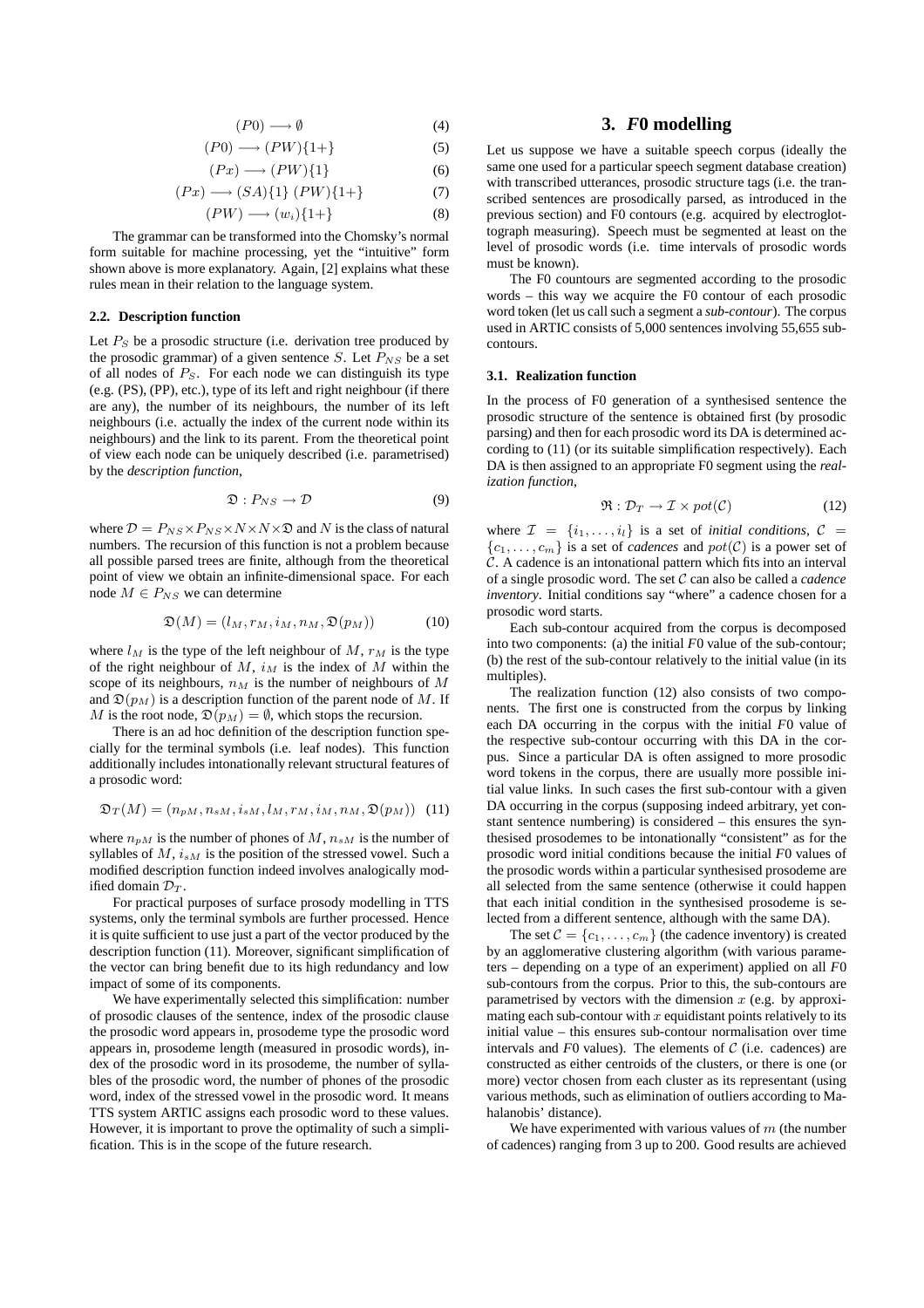for example with the number of clusters  $m = 30$ . In such a case the smallest cluster consists of 911 vectors (sub-contours) and the largest of 3571. The cadence inventory is created from the cluster centroids.

We say a cadence *belongs* to a particular DA provided that the sub-contour occurring in the corpus with this DA is an element of the cluster represented by the given cadence. The second part of the realization function (12) is constructed from the corpus by linking each DA occurring in the corpus with the set of all cadences belonging to this DA. Thus if we have a word  $w_i$ , then

$$
\Re(\mathfrak{D}_T(w_j)) = \langle i_j, C_j \rangle \tag{13}
$$

 ${c_{j,1}, c_{j,2}, \ldots, c_{j,l_j}}$  is a set of the assigned cadences. where  $i_j \in \mathcal{I}$  is the assigned initial condition and  $C_j \subseteq \mathcal{C}$ ,  $C_j =$ 

Now let a synthesised sentence  $S$  be given as:

$$
S: w_1 w_2 \ldots w_p \qquad \qquad (14)
$$

The resulting generated *F*0 contour of the sentence *S* is formally given by the operation:

$$
\arg\min_{c_{j,k}\in C_j} J\left(\Re(\mathfrak{D}_T(w_1))\circ\ldots\circ\Re(\mathfrak{D}_T(w_p))\right) \tag{15}
$$

where  $j = 1 \dots p$ ,  $k = 1 \dots l_j$ ,  $\circ$  is an operation of juxtaposition (simply placing one element next to each other) and  $J$  is a criterion function selecting one cadence out of more variants for each prosodic word, as will be shown further in the text. The minimum is calculated over all assigned cadences and all prosodic words of the sentence.

#### **3.2. Prosodic homonymy**

One can easily see no corpus can offer all possible DAs and hence it is impossible to construct the realization function ideally. Thus the crucial importance for the realization function has the following *principle of exchange*:

$$
\forall D_i, D_j \in \mathcal{D}_T, D_i \neq D_j : \Re(D_i) = \Re(D_j) \Leftrightarrow R(D_i, D_j)
$$
\n(16)

where  $R(\cdot, \cdot)$  is a *relation of indistinguishableness*. Two description arrays are in the relation of indistinguishableness provided that their different deep prosodic-semantic functions can be realized by the same functor (i.e. same surface prosodic means) – two different DAs are homonymous in terms of their surface realization and thus mutually interchangeable. Informally: the realization function is defined also for those possible DAs not occurring in the corpus; namely if a set of appropriate cadences is to be determined for a DA not occurring in the corpus, another DA which occurs in the corpus and is homonymous according to (16) is taken instead and the set of cadences and initial conditions is determined for the new DA.

A question is how to determine the essential relation  $R(D_i, D_j)$  involved in (16). The best method is probably an automatic analysis of heldout corpus data – this presupposes the heldout data include DAs not occurring in the training data (i.e. factually unobserved) and the relation of indistinguishableness can be determined by a feasible generalisation of the mutual relation between the training and heldout data. This generalisation can be formalised for instance by a specific DA space metrics which allows to find a homonymous DA in terms of the minimum vector distance.

However, research in this field has not been finished yet and thus our TTS system ARTIC must now settle for a workaround in the form of performing a number of limited perturbations

of the least significant (heuristically and experimentally determined) components of an unobserved DA (e.g. exact length of a prosodic word in phones, exact number of prosodic clauses in a sentence, etc.) which eventually transform the unobserved DA into such a DA that occurs in the corpus and is very likely to be still homonymous.

### **3.3. Criterion function**

The criterion function J is responsible for choosing one final *F*0 contour from the variants proposed by the realization function. For each prosodic word of the synthesised sentence we have the initial value of its respective synthesised *F*0 sub-contour and the set of proposed cadences relatively to the initial value.

Let  $i_j$  be the initial condition of the j-th prosodic word and  $C_j = \{c_{j,1}, c_{j,2}, \ldots, c_{j,l_j}\}\$  the set of  $l_j$  cadences assigned to the j-th prosodic word. Each cadence  $c_{j,k}$  is an xdimensional vector of the initial value multiples, i.e.  $c_{j,k}$  =  $[z_{j,k,1} \, z_{j,k,2} \, \ldots \, z_{j,k,x}]$ . Given the sentence (14) of at least two words we generally use the following criterion function (or a very similar one) ensuring minimum *F*0 discontinuities between adjacent prosodic words:

$$
J\left(\Re(\mathfrak{D}_T(w_1))\circ\ldots\circ\Re(\mathfrak{D}_T(w_p))\right) = \sum_{j=2}^p \left(\left(\varepsilon_{j,k,1}\cdot i_j - \varepsilon_{j-1,k,x}\cdot i_{j-1}\right)^2\right)
$$
(17)

where k indicates the k-th cadence selected from  $C_j$  for the j-th prosodic word, a "smoothed" cadence onset is  $\varepsilon_{j,k,1}$  =  $\frac{1}{2}(z_{j,k,1} + z_{j,k,2})$  and analogically a "smoothed" cadence offset  $\varepsilon_{j-1,k,x} = \frac{1}{2}(z_{j-1,k,x} + z_{j-1,k,x-1}).$ 

The first cadence is selected randomly (to enhance prosody by the natural phenomenon of randomness) from  $C_1$  and the rest is chosen so as to minimise the function (17) according to (15) over all words and all assigned cadences (i.e.  $k$  is fixed for each  $j$ and the function  $J$  is computed, then other cadences are selected and new  $J$  computed, until  $J$  is computed for all allowed cadence combinations; eventually such a cadence sequence is chosen which gives the minimum J). The whole sentence *F*0 contour is then constructed by multiplying components of all chosen cadences with their respective initial conditions while each cadence spans the time interval of a single prosodic word.

# **4. Prosody quality evaluation**

Each prosody generation module for a TTS system must eventually be evaluated by listening tests. Among a number of tests we have carried out particularly two of them are specially important and will be presented further in this section.

### **4.1. Cadence candidate number**

The first version of the above described data-driven prosody model implementation in the TTS system ARTIC used only a single cadence candidate for each DA, namely the most often occurring one (in the corpus) with this particular DA. It means no criterion function  $J$  was needed (respectively, the criterion was implicitly included in the corpus analysis itself). We have carried out a listening test to evaluate the naturalness difference between the single candidate version and the multiple candidate version.

A set of sentences synthesised using both versions was prepared and 14 test respondents were asked to decide which version they perceived as more natural. The results have shown that the respondents preferred the multiple candidate version in 60% of all cases and in 20% of all cases they did not recognise any difference.